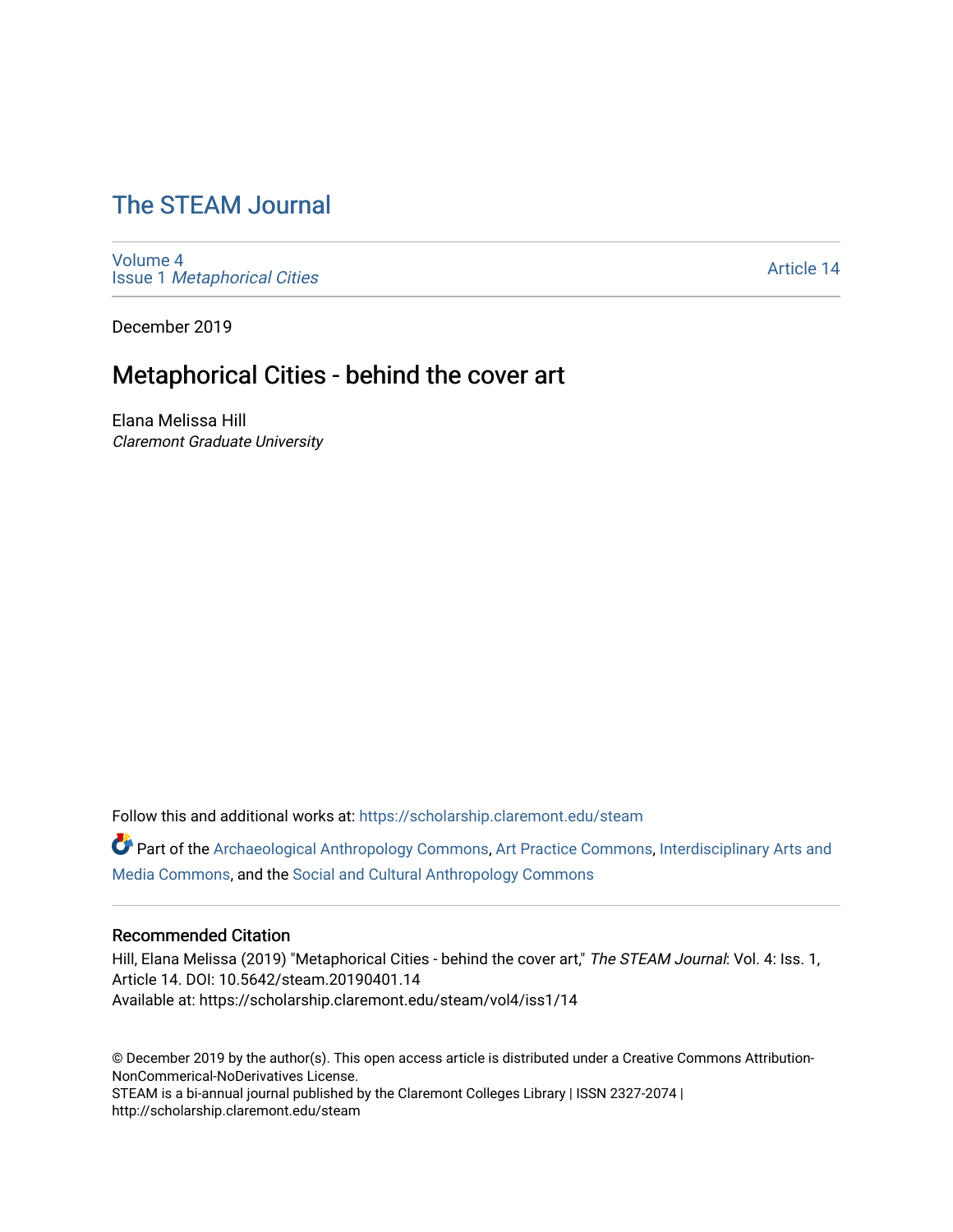### Metaphorical Cities - behind the cover art

#### Abstract

This is a reflection on how cities function like organisms. An artist's interpretation of the spaces surrounding them.

Keywords Art, Science, Cities, Urban life, Humans

#### Creative Commons License



This work is licensed under a [Creative Commons Attribution-Noncommercial-No Derivative Works 4.0](https://creativecommons.org/licenses/by-nc-nd/4.0/) [License](https://creativecommons.org/licenses/by-nc-nd/4.0/).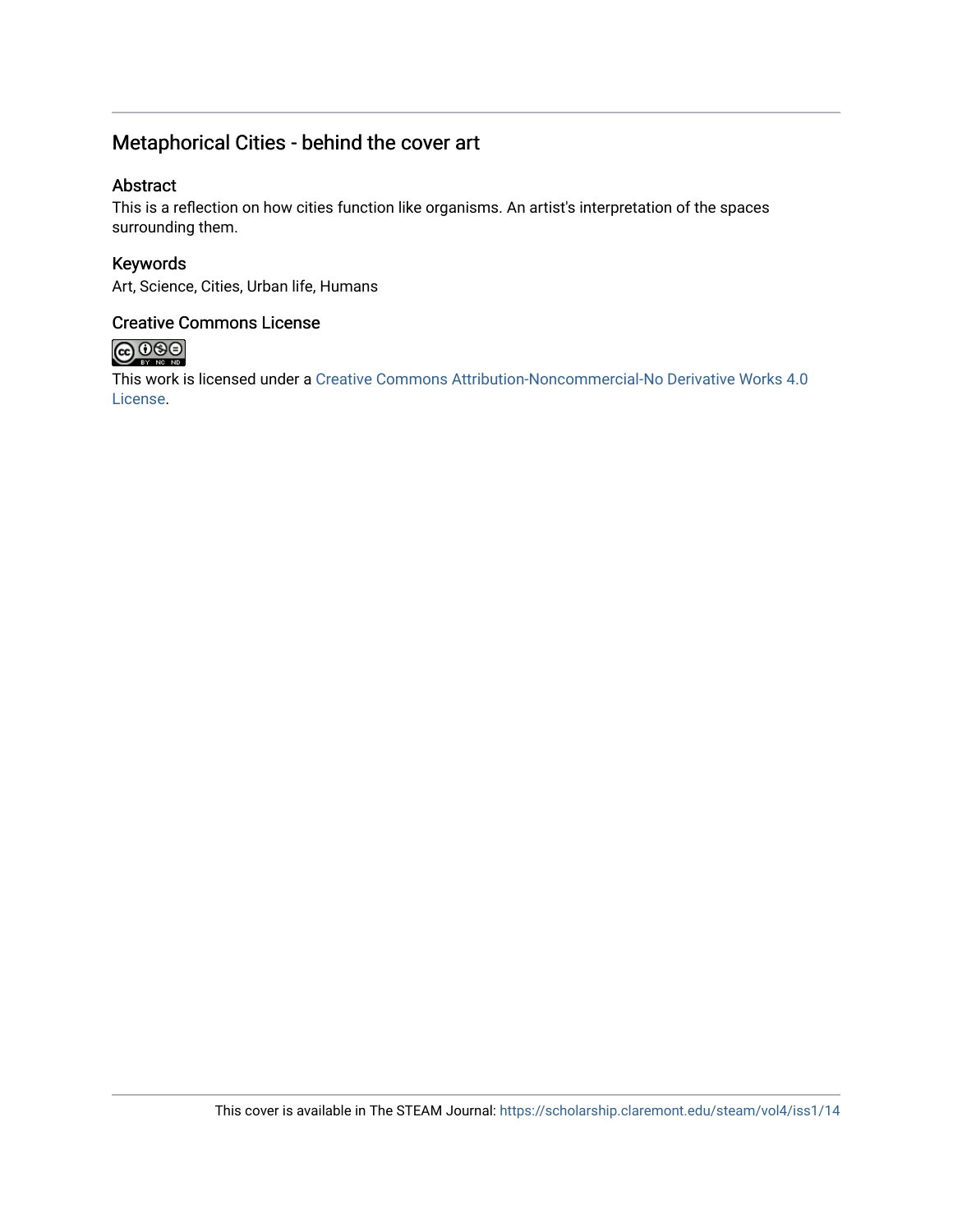#### **Metaphorical Cities**

*Elana Melissa Hill* 

Space is a concept that can be interpreted in various ways. I am fascinated by how humans interact with the space around them. In particular I am interested in how cities are like organisms in themselves.



#### **Gas Sphere**

I move through urban and rural spaces. I collect textures, forms, and silhouettes to use in my paintings, feeling as if I am navigating languages written by others, taking notes in order to create my own. Cities are palimpsests of other's imagined ideas, collapsing time into a non-linear history, an assembly of anachronisms. I am intrigued by the way cities function like huge living bodies. Electricity, sewage, water, gas and humans are pumped through the dense flesh of cement, metal and dirt. Mimicking the behavior of an organic system, cities constantly expand,

1